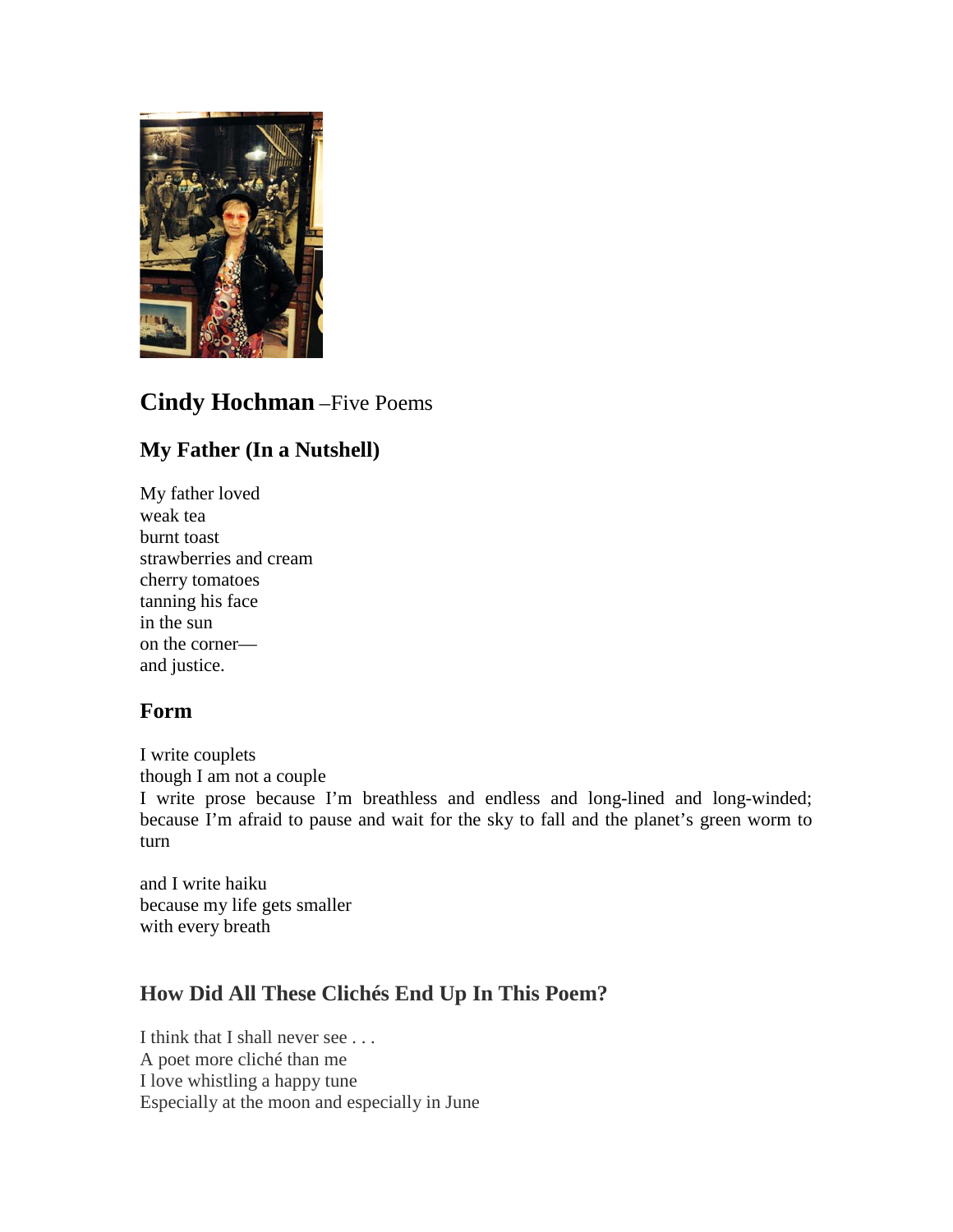If there's a drift I try to catch it If there's a rift I bury the hatchet I beat around bushes and I beat a dead horse In fact, I applauded when Bush stayed the course I try to think outside the box And I'm balanced and fair, like those good folks at Fox I turn on a dime at the drop of a hat And I'm always in favor of getting tit for tat I bring home the bacon at the end of each day It's mine for the taking (is that a cliché?) I lie through my teeth All my statements ring hollow And at poetry readings I'm a hard act to follow I'll give you a hand and I'll throw you a curve It takes two to tango – right on my last nerve Give till it hurts, till the piper's been paid Don't be a killjoy or rain on my parade Keep a good thought and keep a clean nose And remember a rose is a rose is a rose Don't rest on your laurels and don't take a pass Don't speak with forked tongue Or talk out your ass Don't buy up the farm And don't kick the bucket Be calm as the Buddha Learn to say  $(f'k it)$ Now the last bell has rung And the jury is hung This poem must be over 'Cause the fat lady has sung And if you take issue At my phrasing and rhyme-ment I'll tell you I wrote this With the stars in alignment

#### **The ABCs of Ailments as We Age (an abecedarian)**

Arterial blockage and advanced arthritis Irritable bowel and the beginnings of bursitis Cataracts, coronaries, and cholecystitis Damn—as we age, how our bodies do fight us Ebola, E-coli, and encephalitis Fever and fissures and the miserable flu Gout and gastritis and gingivitis (God, I feel awful—how about you?)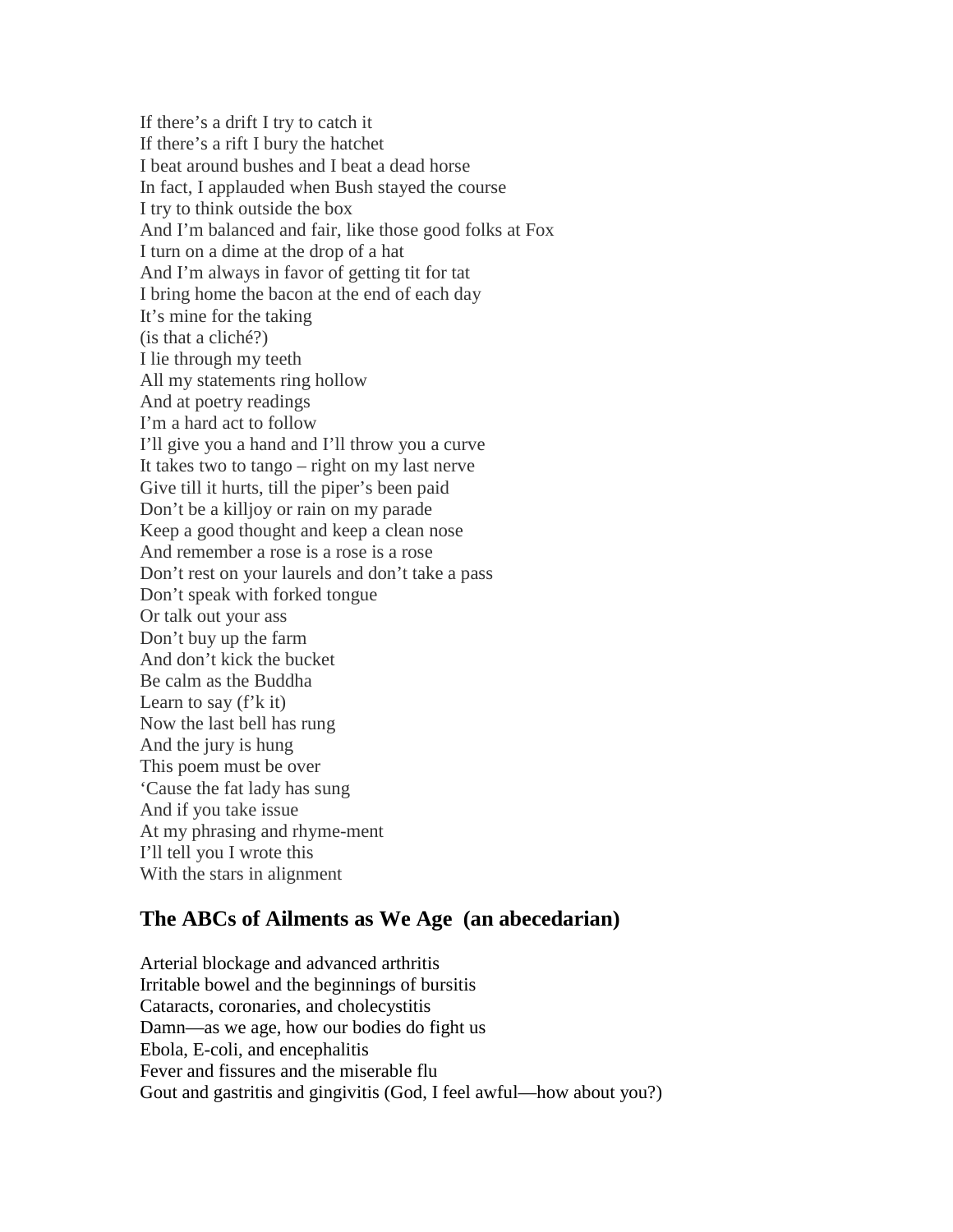Hoof-in-mouth disease (oh wait, that's for a horse!) Then "h" is for hemorrhoids (I have 'em, of course) Insomnia, insanity, and bouts of ileitis And when my jejunum acts up, with the world, nothing's right-us Keloid scars from going under the knife Leprosy, Legionnaire's—never had those in my Life Mucous, malaise, and the dreaded Mad Cow and my nemesis—neuroses (quite numerous right now!) according to my bone scan: osteoporosis according to my lung scan: a touch of pleurosis Queer symptoms each day (I feel old as Moses) Rickets and rabies and that new one, restless legs Sciatica—and syphilis (well, I'd had a few kegs) When my stomach is aching, I reach for the TUMS and I worry it's an ulcer, but it's probably just the runs. If you're prone to hives, then you have urticaria And if your wife has **v**aginismus—why the hell did you marry 'er Watch out for whooping cough and those big ugly warts But if it's whiplash, your lawyer will fight it out in the courts If you have X-treme pain, then you may need an X-ray (Admit it—you don't feel like you did in your heyday.) And I bet you wish that you were still **y**oung Getting older is really the pits But with all of these ailments And acute body fail-ments At least we no longer have zits.

### **13 Ways Of Looking At My Heritage (Or, I Can See Russia From My DNA)**

1.

Grandma Sophie and Grandpa Frank, a carpenter from Eastern Europe, packed their wild teenage lust in one suitcase (probably not Samsonite) and boarded the boat for America. I have no idea what color the ship was, or whether the rotten food and lack of Dramamine made them vomit along the way, but when they caught their first glimpse of Ellis Island, I know they felt just like Columbus. 2.

My Russian neighborhood in Brooklyn, affectionately known as Little Odessa, was an acquired taste. I used to spit into the harsh and angular faces of my kinsmen, mouthing *nyet* with a cold war stare. 3.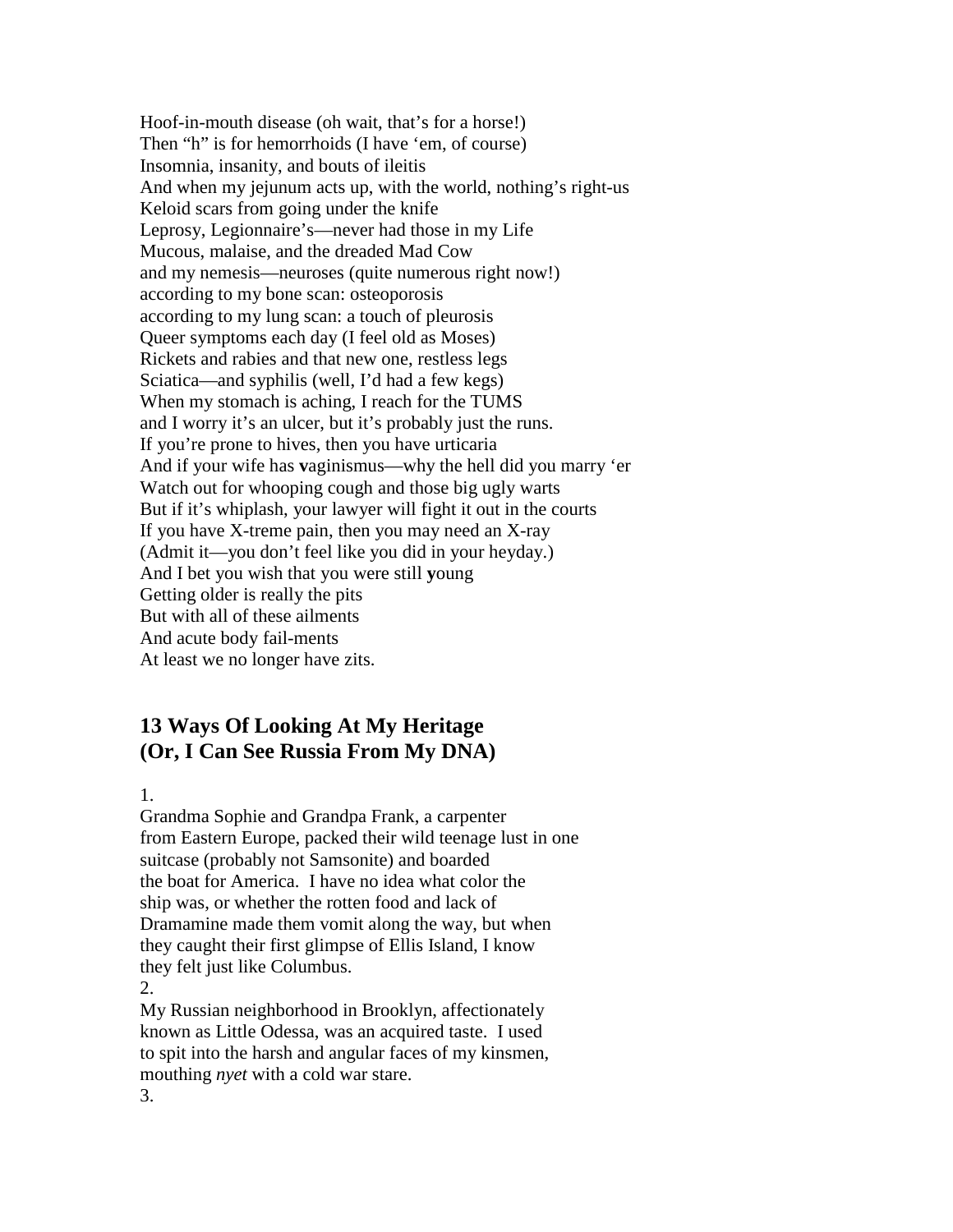The language resembles the fitful cough of death. Can you say *glasnost*, boys and girls? Or even worse, *perestroika.*

#### 4.

I get mixed up between the *Bolsheviks* and the *Bolshoi.* I picture a revolutionary stage production of *Swan Lake*, ending in the overthrow of the prima ballerina (circa 1917).

### 5.

Do you know the difference between a White Russian and a Black Russian? Lipstick!

6. I was just Putin you on. It's the cream.

7. In my 20s, the only thing Russian about me was the vodka.

8. Russian version of *My Fair Lady*: The rain in Ukraine stays mainly. . . .

9.

How many Russian writers can you name? Tolstoy, Dostoyevsky, Chekhov, Pasternak.

10.

My body contains the blood of Allen Ginsberg's lobotomized Russian mother, especially the madness. 11. I am a wooden Russian nesting doll, with a Slavic face and teasing eyes. I write all my poems in little red squares.

12.

What I have learned: How to say *culture*. How to say *embrace*. How lovely the word *da* sounds in my Cyrillic soul; on my borscht-eating tongue.

13. If you don't like this poem, I feel very czar-y for you.